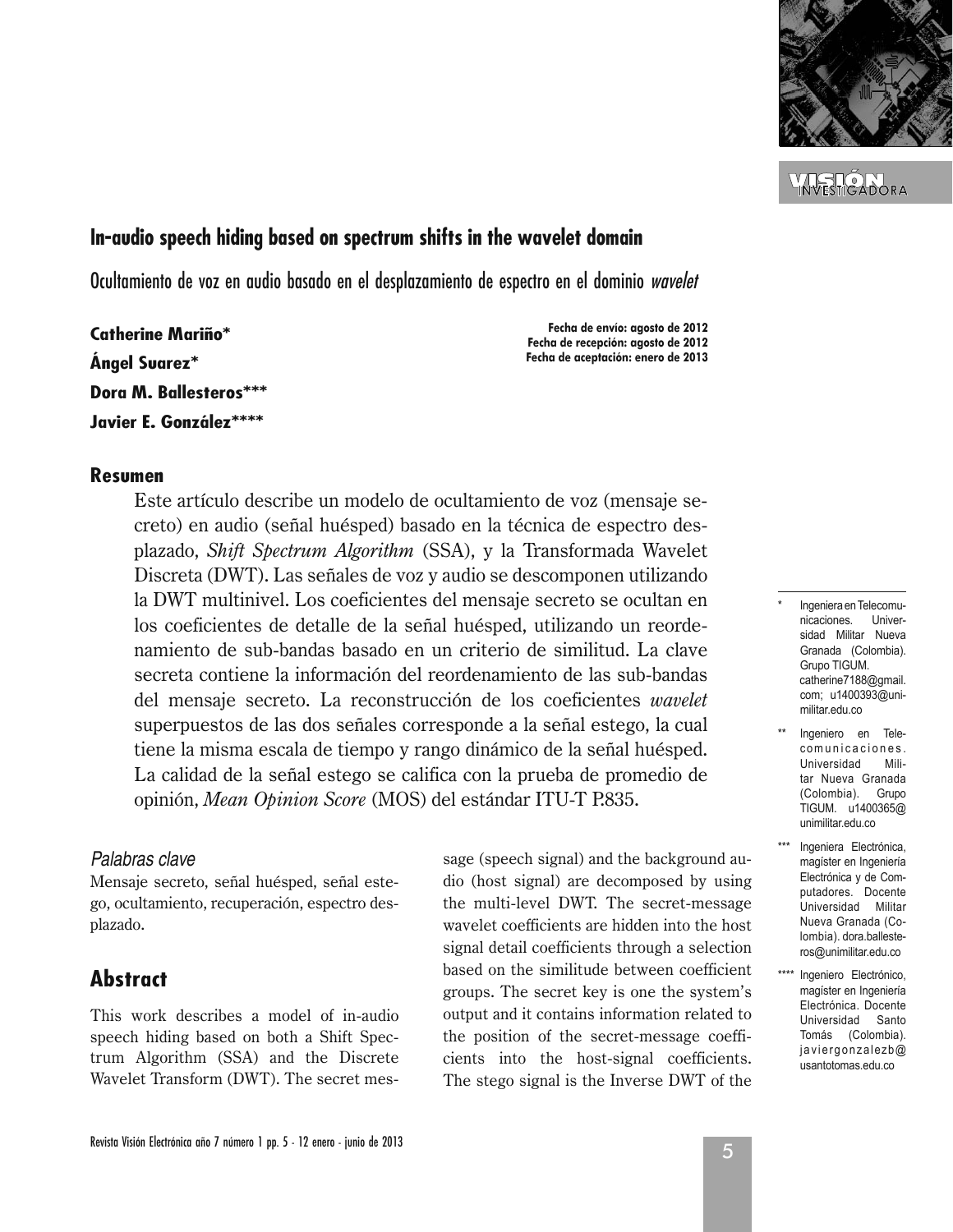

### VISIÓN ELECTRÓNICA

relocated secret-message coefficients plus the coefficients of the host signal; such signal has the same time scale and dynamic range of the host signal. The stego signal was tested using the Mean Opinion Score (MOS) conforming to ITU-T P.835 standard.

### *Key words*

Secret message, host signal, stego signal, embedding, recovering, spectrum shift.

# **Introduction**

Many algorithms have been developed to hide data into a host signal with the purpose to transmit information in a secure way. In covert communications, the stego signal does not generate suspicious about existence of the secret message and therefore the secret message can be transmitted into a secure channel. Text or voice signals have been hidden into audio signals based on classical techniques like Least Significant Bits (LSB) substitution, Frequency Masking (FM), Spread Spectrum (SS) and Shift Spectrum Algorithm (SSA).

In LSB, some significant bits of the host signal are replaced with the secret message; it can be in time domain, frequency domain or wavelet domain [1]-[3]. In FM, the secret message is hidden by using the masking property of the Human Auditory System (HAS) [4], [5]. In Spread Spectrum, the spectrum of the secret message is distributed on the spectrum of the host signal [6], [7]. In Shift Spectrum, the spectrum of the secret message is shifted up to the highest range of frequencies of the host signal [8].

Every method has strengths and weaknesses. For example, LSB is the simplest technique, but the robustness against signal manipulations is low; FM takes advantage of the Human Auditory System (HAS) with a good transparency but its maximum hiding capacity is lower than in LSB; the transparency of SSA is higher than in LSB and FM but its hiding capacity is lower than of the above schemes. Therefore, we propose a scheme based on SSA on the wavelet domain in which the strengths of the scheme are preserved and the weaknesses are overcome. Unlike SSA, in which the highest 4 kHz frequencies of the host signal are used to hide the secret data, in our scheme the highest 19.25 kHz frequencies are selected; it implies that the hiding capacity is higher in our proposal. Additionally, to increase the effort to discover the secret message, the sub-bands of the secret message are relocated before the hiding process; this step is based on the similitude between the coefficients of the host signal and the coefficients of the relocated secret message.

# **1. Background of the Discrete Wavelet Transform (DWT)**

The Discrete Wavelet Transform (DWT) is a multi-resolution method which divides the bandwidth and the size of the input signal in two, level by level. It includes two steps: half band filters and subsampling. It is shown in figure 1.

The coefficients are obtained according to eq. (1) and (2):

$$
c_i[n] = \sum_k c_{i-1}[k - 2n]h_0[k] \tag{1}
$$

$$
d_i[n] = \sum_k c_{i-1}[k - 2n]h_i[k] \tag{2}
$$

With  $h_0$  and  $h_1$  as the impulse response of the low pass and high pass filters of decomposition. The reconstruction of the IDWT is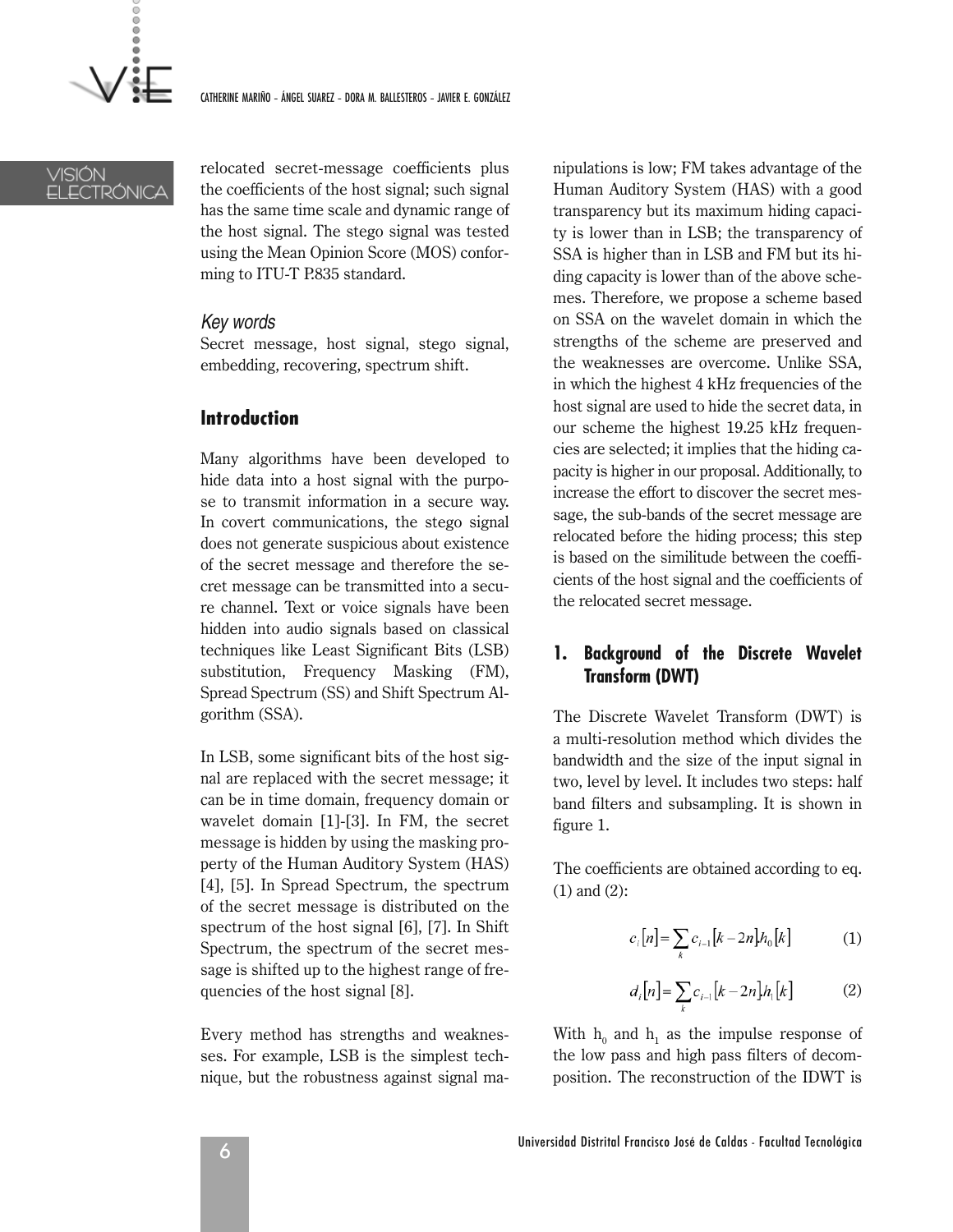### **Figure 1. Multi-level decomposition: detail (di) and coarse (ci) coefficients**



**Figure 2. Multi-level reconstruction**



Source: authors

represented by oversampling and half band filters, according to figure 2 and equation (3):

$$
c_i[n] = \sum_k c_{i-1}[n-2k]g_0[k] + \sum_k d_{i-1}[n-2k]g_1[k]
$$
\n(3)

With  $g_0$  and  $g_1$  as the impulse response of the low pass and high pass filters of reconstruction.

# **2. Wavelet Transform in the Speech-in-Audio Hiding Model**

The model proposed in this work is based on the multi-level decomposition of both the secret message and the host signal. The coefficients of the secret message are hidden into the detail coefficients of the host signal. The proposed model is presented in figure 3.

*Multi-level DWT:* it decomposes the secret message and the host signal in three levels with db1 wavelet base. The time-scale of the ho < st signal is the double of the time-scale of secret message, and then the size of the

### **Figure 3. Hiding module of speech-in-audio**



Source: autors

wavelet coefficients (coarse and detail) of the secret message is equal to the size of the detail coefficients of the host signal. Figure 4 illustrates the wavelet decomposition for three levels.

### **Figure 4. Wavelet tree for an audio signal**



Source: authors

# **YNSTIGNORA**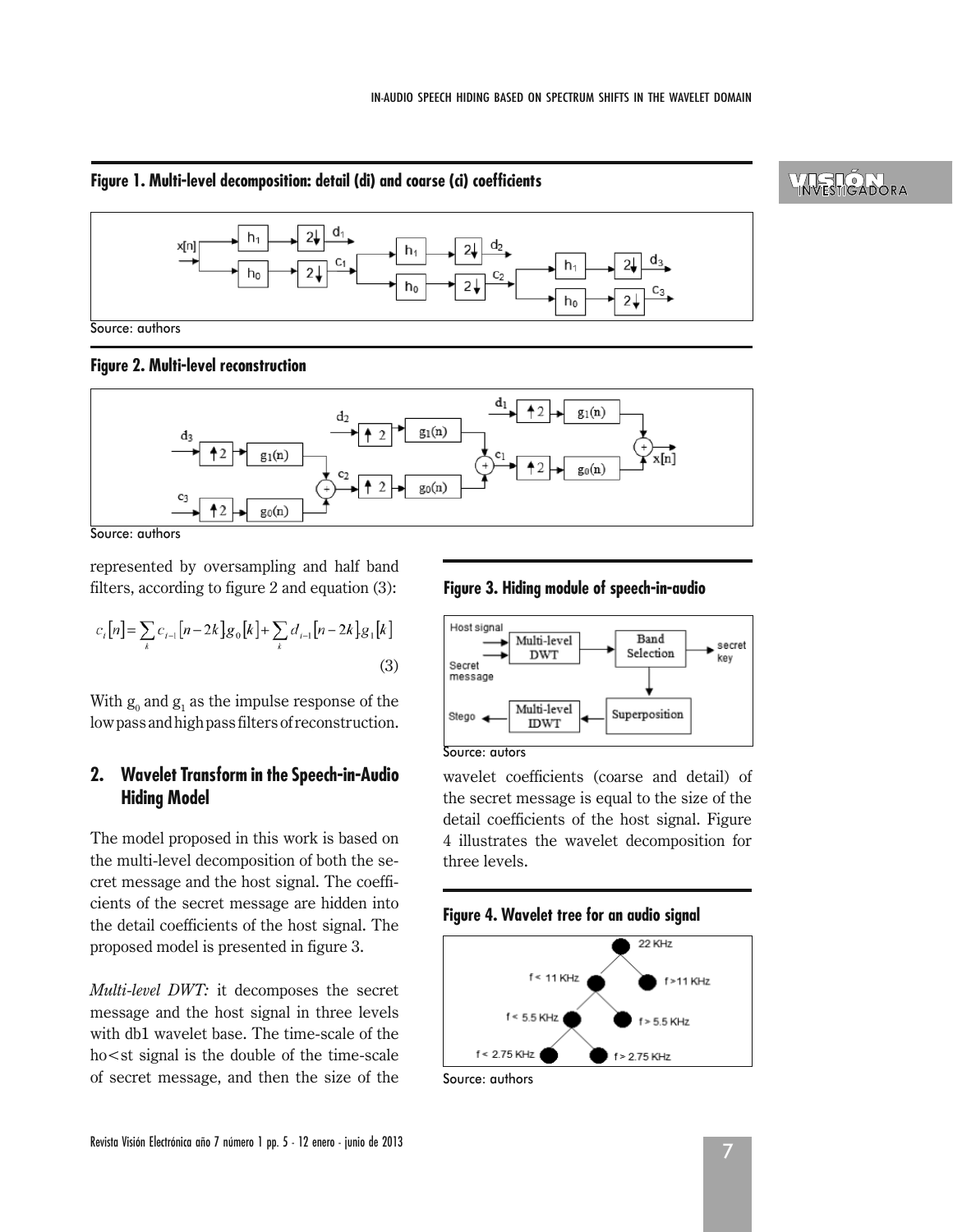ō



### **Figure 5. Options in band selection**



Source: authors

*Band selection:* eight options are tested in order to find the best condition of hiding. Figure 5 plots the choices. The coefficients of the host signal are marked as  $D_{\text{min}}$  and the coefficients of the secret message as  $D_i$  (detail) and  $C<sub>i</sub>$  (coarse). The coarse coefficients of the host signal are not modified. The selection is carried out according to the similitude between the coefficients of the host signal and the coefficients of the relocated secret message. Once the option has been selected, the secret key is related to the selected option; therefore, if the first option has been selected, the secret key is "1".

*Superposition:* the coefficients of the stego signal are obtained as the sum of the coefficients of the host signal and the coefficients of the secret message. It uses superposition.

*Multi-level IDWT:* the IDWT transform is applied to the coefficients of the stego signal.

To extract the secret message, the receiver needs to know: the original host signal, the stego signal and the secret key. The recovering module is shown in figure 6.

The blocks of the recovering module are: multi-level decomposition, extraction, multilevel reconstruction.

*Multi-level DWT:* the detail and coarse coefficients of the stego and host signals are calculated. It uses db1 and three levels of decomposition.





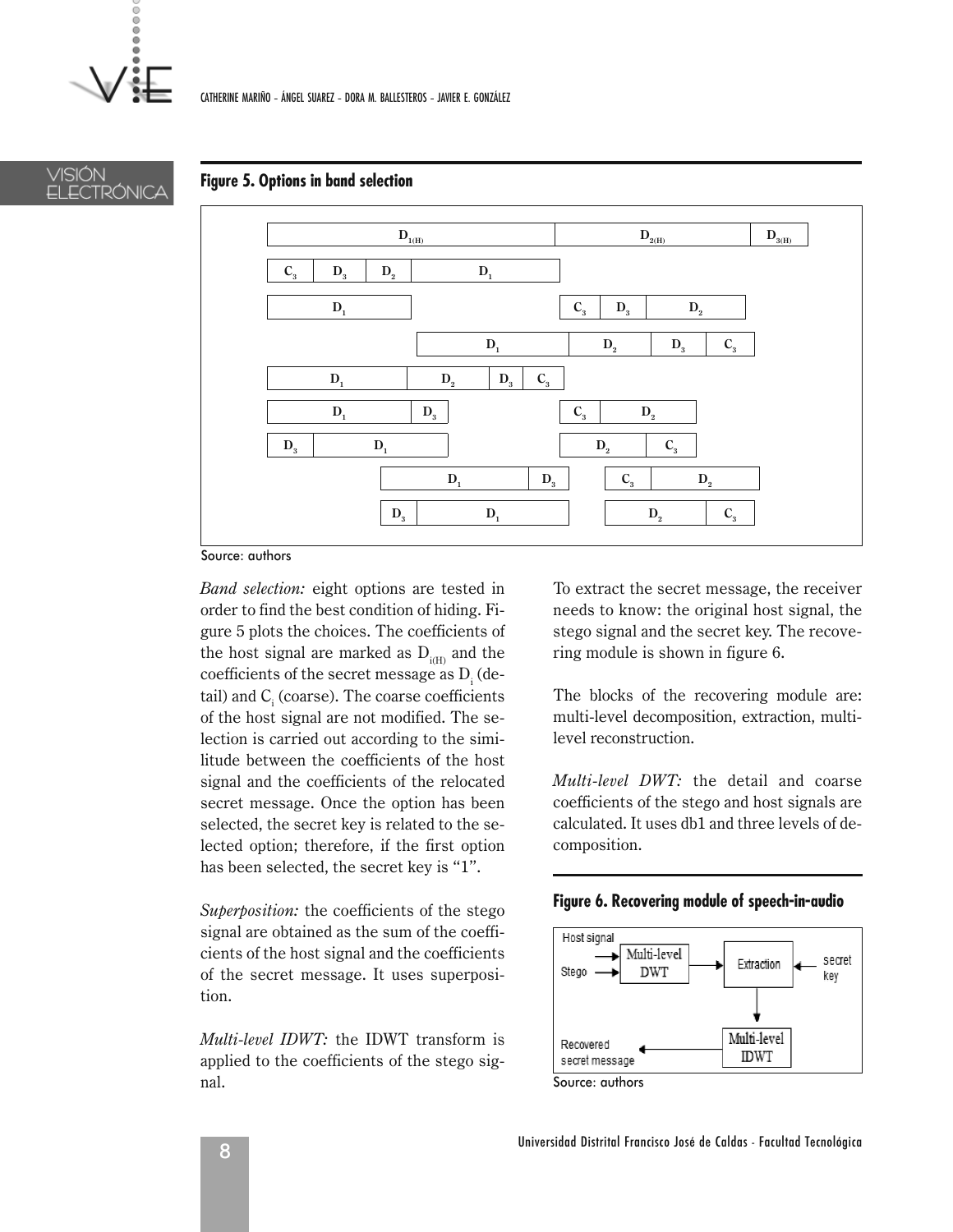*Extraction:* this block performs the identification of the coefficients of the secret message and relocation.

Firstly, the coefficients of the secret message are obtained according to:

$$
S(w) = G(w) - H(w) \tag{4}
$$

Where  $S(w)$ ,  $G(w)$ ,  $H(w)$  are the wavelet coefficients of the recovered-secret message, stego signal and host signal, respectively.

Secondly, the coefficients of the recoveredsecret message are relocated according to the *key*.

*Multi-level IDWT:* the IDWT transform is applied to the coefficients of the relocated recovered-secret message.

# **3. Results**

In this section, the results of one case of speech-in-audio hiding are shown. The secret message and the host signal are encoded with 16-bits and sampled at  $fs = 44$  kHz. The timescale of the host signal is 2-seconds, while the time-scale of the secret message is 1-second. The wavelet coefficients of the both the host and secret message are shown in figure 7.





Source: authors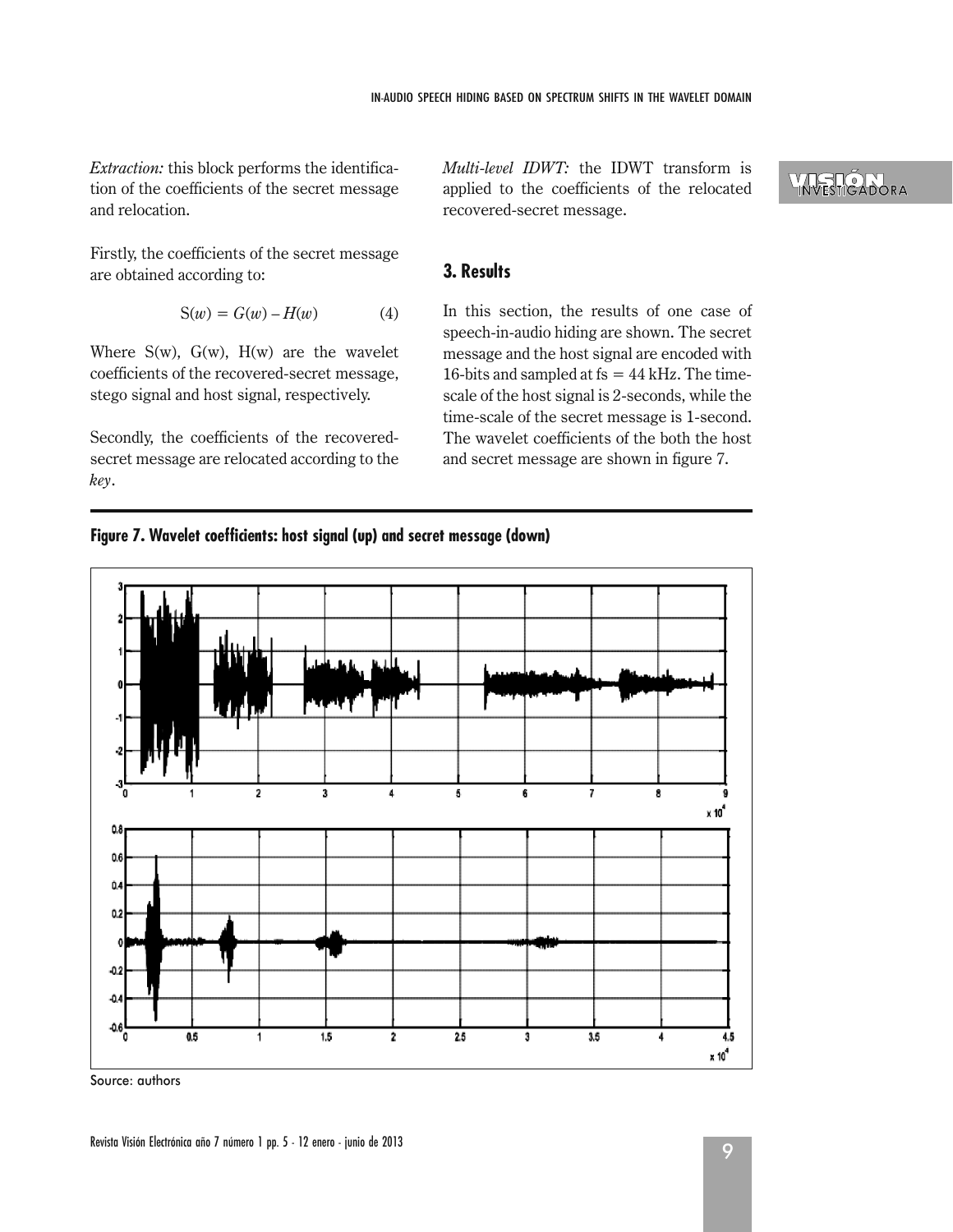VISIÓN

ELECTRÓNICA



### **Figure 8. Wavelet coefficients: host signal (blue) and secret message (red). D2 (up); D1 (down)**

Source: authors

In figure 8, the coefficients of the secret message are re-located according to 7th option of figure 5. The coarse and detail coefficients of the secret message are masked by the detail coefficients of the host signal; therefore, the stego signal has a good quality.

With the purpose to have a good enough stego signal, the masking property must be verified. It means that the coefficients of the host signal must mask the coefficients of the relocated secret message. The masking property is tested in every one of the eight options of figure 5 and the best option is selected to hide the secret message. The correlation coefficient between the wavelet coefficients of the host signal and the relocated secret message is taken into account. The higher the value of the correlation coefficient, the higher is the masking value.

To validate the selection of the option, the stego signal is qualified with the Mean Opinion Score (MOS) according to the ITU-standard [9]. In table 1, the correlation coefficient and the MOS are shown per every case.

According to table 1, there is a strong relationship between the coefficient correlation and the MOS. If the coefficients of the host signal and the coefficients of the stego signal are highly correlated, the stego signal should be of high quality.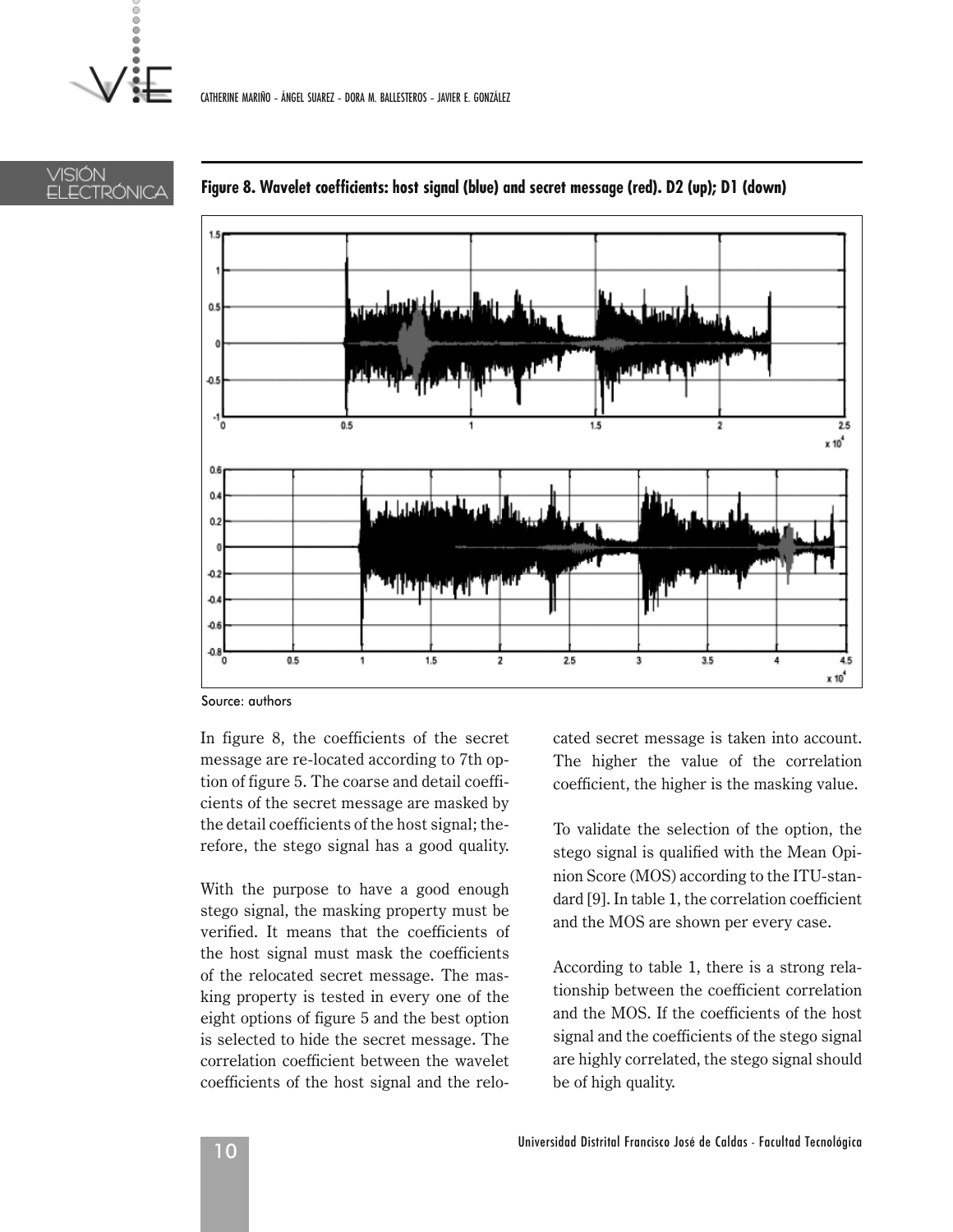| <b>Correlation coefficient</b> | <b>MOS</b>     |
|--------------------------------|----------------|
| 0.83                           | 2              |
| 0.81                           | 2              |
| 0.67                           |                |
| 0.92                           |                |
| 0.84                           | $\overline{2}$ |
| 0.81                           | $\mathbf{2}$   |
| 0.99                           | 5              |
| 0.89                           | 3              |
|                                |                |

### **Table 1. Validation of the band selection**

Source: authors

### **4. Conclusions**

We presented a model based on the multi-level Discrete Wavelet Transform and SSA for speech-in-audio hiding. Our proposal exploits the masking property of the Human Auditory System (HAS) by adding the re-located wavelet coefficients of the secret message to the wavelet coefficients of the host signal. The band selection is the core of our model and it consists in detecting the best hiding option based on the correlation coefficient between the coefficients of the host signal and the coefficients of the stego signal. We verified that the higher the value of the correlation coefficient, the higher is the MOS of the stego signal.

Since our scheme uses the half of the size of the wavelet coefficients to hide the secret message, the obtained hiding capacity is higher than in the classical Shift Spectrum Algorithm.

# **Acknowledgement**

This work was supported by University Military Nueva Granada under Grant ING641 of 2010.

# **References**

- [1] N. Cvejic, T. Seppanen, "Channel capacity of high bit rate audio data hiding algorithms in diverse transform domains", IEEE International Symposium on Communications and Information Technology, ISCIT 2004, pp. 84-88 vol.81.
- [2] N. Cvejic, T. Seppanen, "Reduced distortion bit-modification for LSB audio steganography", 7th International Conference on Signal Processing, 2004, pp. 2318-2321, vol.2313.
- [3] K. Gopalan, "Audio Steganography using bit modification", IEEE International Conference on Acoustics, Speech, & Signal Processing, April, 2003.
- [4] F. Djebbar, H. Hamam, K. Abed-Meraim, D. Guerchi, "Controlled Distortion for High Capacity Data-in-Speech Spectrum Steganography", Sixth International Conference on Intelligent Information Hiding and Multimedia Signal Processing (IIH-MSP), 2010, pp. 212-215.
- [5] F. Djebbar, K. Abed-Meraim, D. Guerchi, H. Hamam, "Dynamic energy based text-in-speech spectrum hiding using speech masking properties", 2nd International Conference on Industrial Mechatronics and Automation (ICIMA), 2010, pp. 422-426.
- [6] P. Dutta, D. Bhattacharyya, T. Kim, "Data Hiding in Audio Signal: A Review", International Journal of Database Theory and Application, Vol 2, N. 2, June 2009, pp. 1-8.